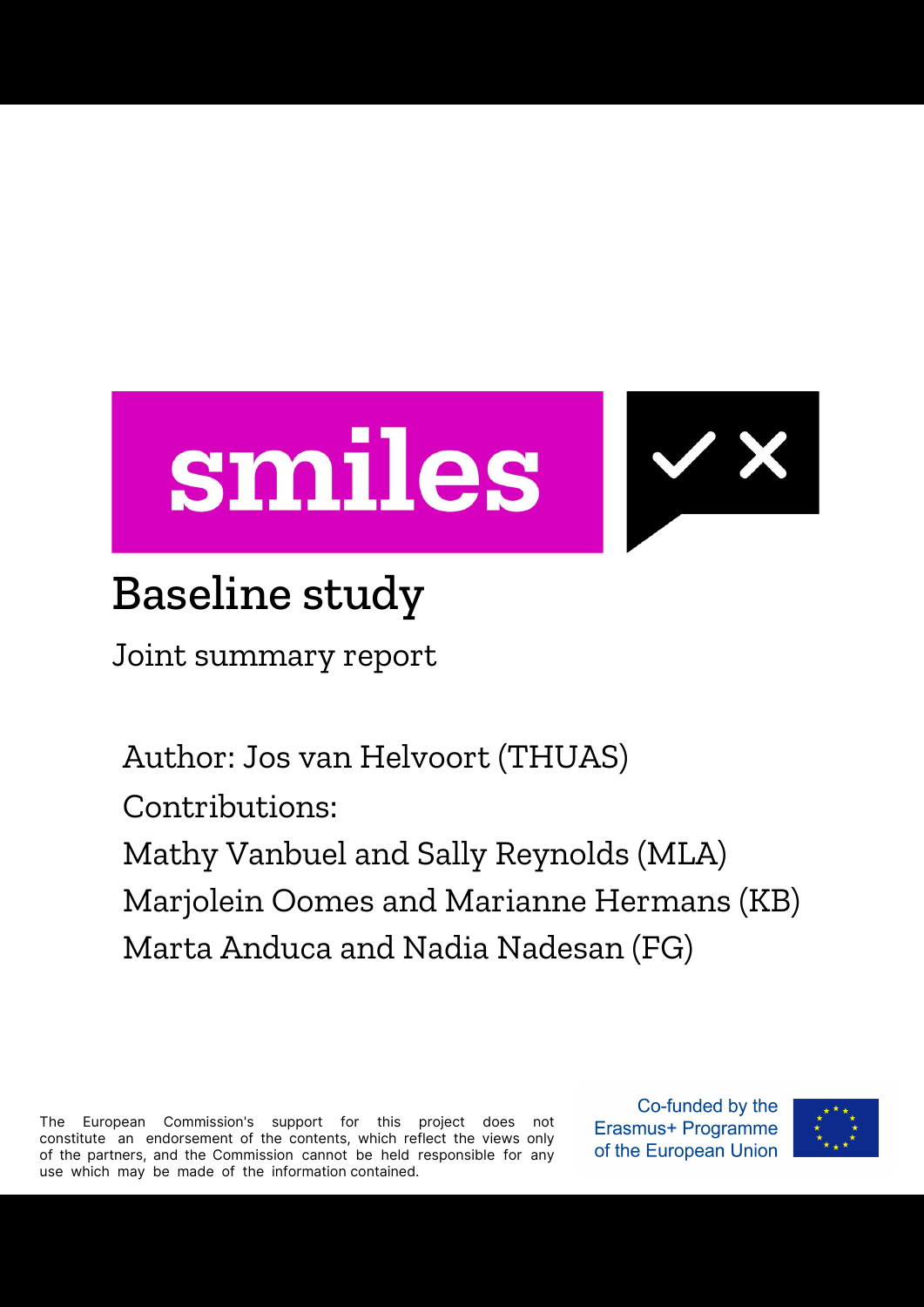#### Colophon

Erasmus+ Project SMILES, 2021

Author: Jos van Helvoort

Contributions: Mathy Vanbuel, Sally Reynolds, Marjolein Oomes, Marianne Hermans, Marta Anducas & Nadia Nadesan.

This report is licensed under a Creative Commons Attribution 4.0 International License.

 $\overline{\phantom{a}}$ 

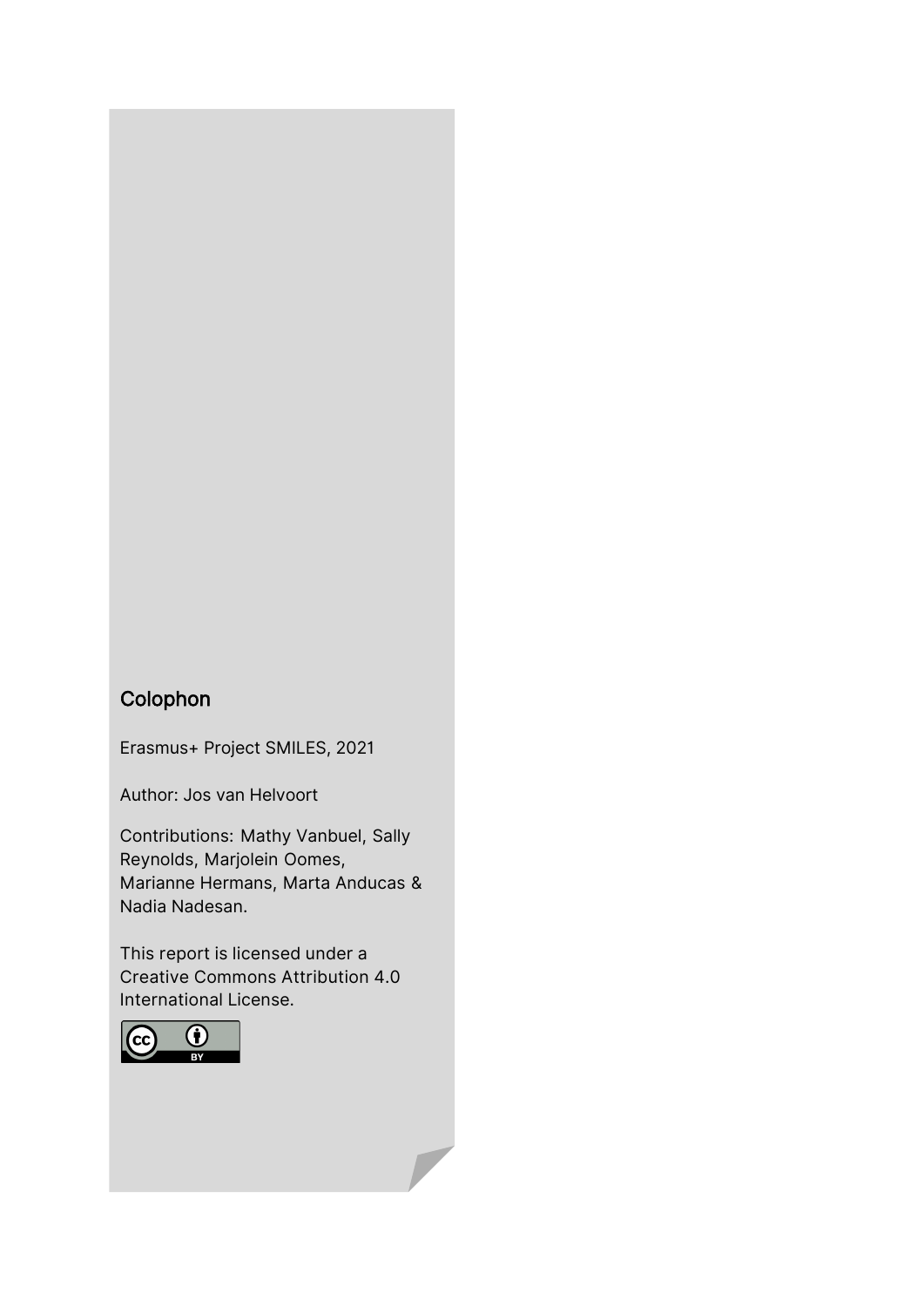# Table of contents

| Part 1: Disinformation in Belgium (Flanders), Netherlands and Spain 4 |                                                                   |
|-----------------------------------------------------------------------|-------------------------------------------------------------------|
|                                                                       |                                                                   |
|                                                                       |                                                                   |
|                                                                       |                                                                   |
|                                                                       |                                                                   |
|                                                                       |                                                                   |
|                                                                       |                                                                   |
|                                                                       |                                                                   |
|                                                                       |                                                                   |
|                                                                       |                                                                   |
|                                                                       |                                                                   |
|                                                                       |                                                                   |
|                                                                       |                                                                   |
|                                                                       |                                                                   |
|                                                                       | Impact of the COVID-19 pandemic on the spread of disinformation 4 |

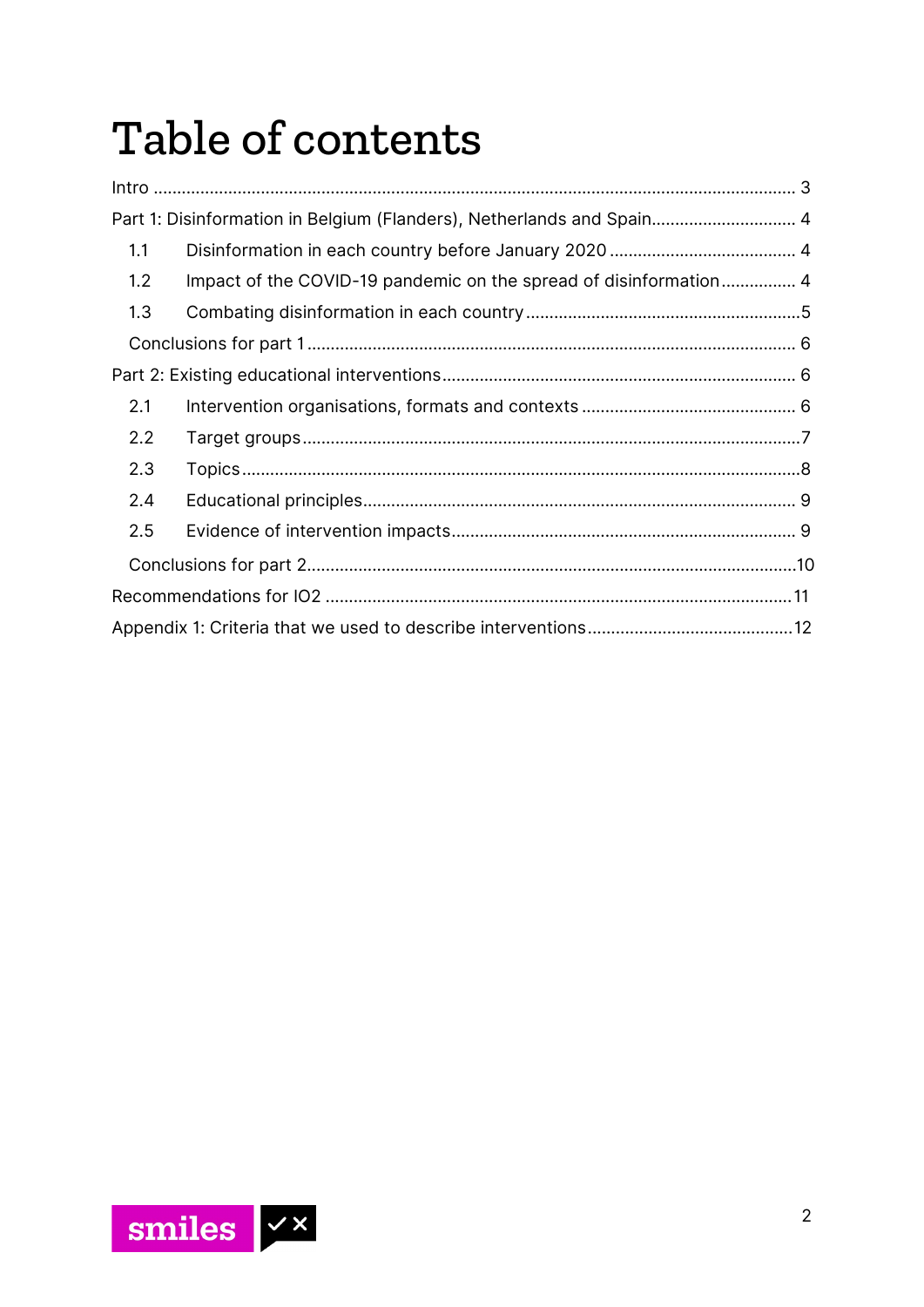## <span id="page-3-0"></span>Intro

In Intellectual Output 1 of the SMILES project, researchers from Belgium (Flanders), Netherlands and Spain conducted desk research to describe the current developments for each country around disinformation, particularly those related to the Covid-19 pandemic.

In part 2 of the research, they identified training initiatives, courses and media literacy training tools for each country that are specifically focused on the combat against or promotion of resistance to existing disinformation. Each identified activity or tool was characterised by a fixed set of characteristics (appendix 1). In the second stage of this research, some experts for each country were interviewed. Among other things, they were asked for recommendations and tips for interventions that will be developed in Intellectual Output 2 of the SMILES project. All research results were reported in separate country reports. This joint report lists the highlights of the separate country reports. It will end with recommendations for the interventions to be developed in Intellectual Output 2.

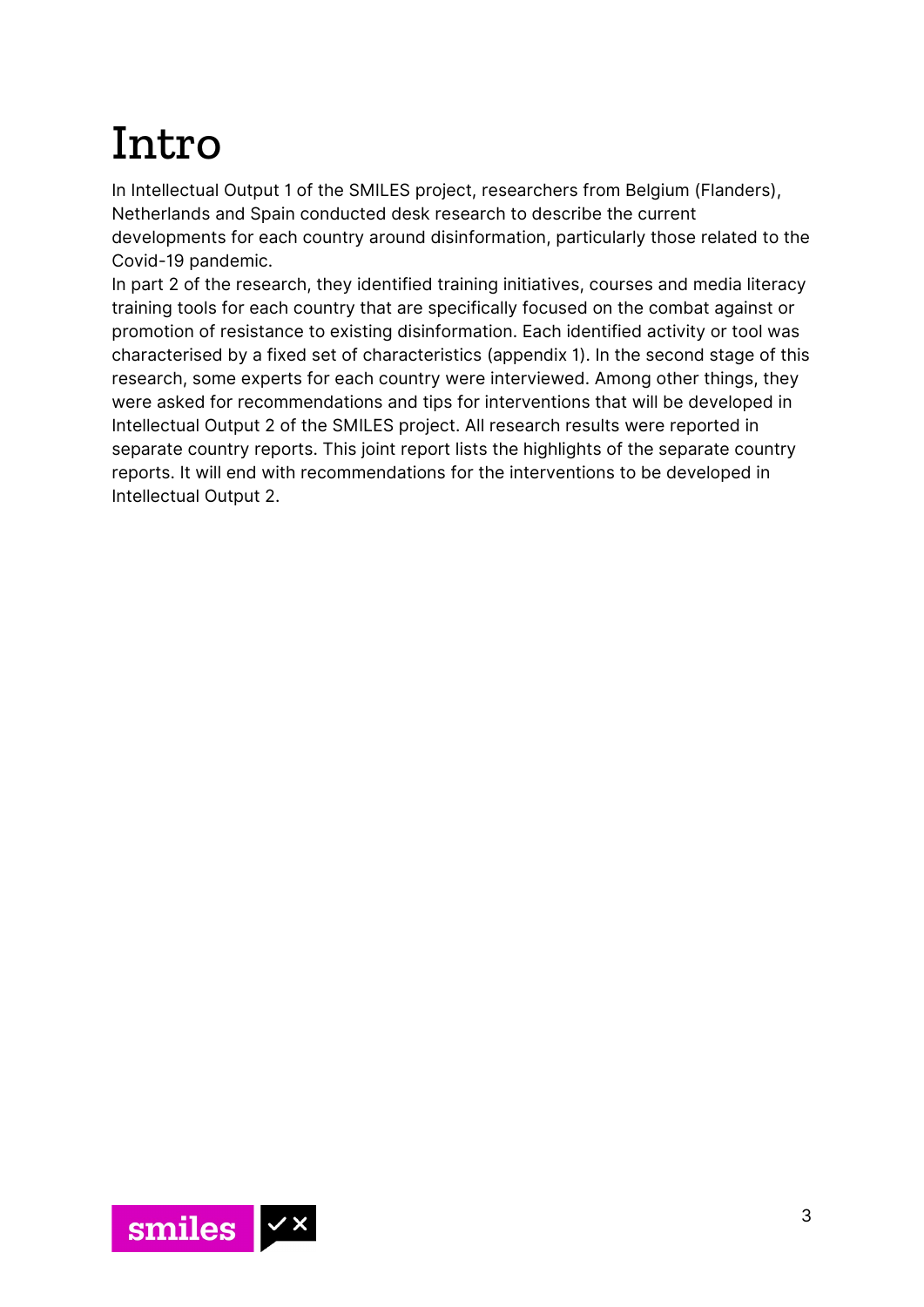# <span id="page-4-0"></span>Part 1: Disinformation in Belgium (Flanders), Netherlands and Spain

### <span id="page-4-1"></span>1.1 Disinformation in each country before January 2020

Researchers in Belgium and the Netherlands reported that until the start of 2020 the spread of disinformation in their countries was limited and that public trust in the media was rather high, particularly when compared to other countries such as the US and France. Nevertheless, the Dutch and Flemish governments were still concerned about threats from disinformation due to:

- high use of the internet and digital services and resulting vulnerability to digital deception among their citizenry;
- the preference of younger citizens for online and free news and tendency to read it using smartphones.

According to an educational expert cited in the Belgian report, young people commonly do not search for news but encounter it in their social media timelines. This entails the danger of 'filter bubbles' which makes them vulnerable to disinformation. If young people discuss the accuracy of news messages, they turn first to their parents rather than for instance to their teachers (Belgian country report). Parents in turn tend to emphasise the promotion of a critical attitude rather than providing correct factual information to their children.

The situation in Spain is, according to Spanish researchers, much worse. They portray Spain as a nation with a high vulnerability to disinformation, due to its tradition of political polarisation, the lack of credibility of public institutions and the media among citizens and a rather high number of journalism avoidant internet users.

### <span id="page-4-2"></span>1.2 Impact of the COVID-19 pandemic on the spread of disinformation

From the very beginning, the COVID-19 pandemic generated an "overabundance of information – some accurate and some not" (WHO, cited in the Spanish report). The Spanish researchers refer to a variety of reports indicating that, specifically in their

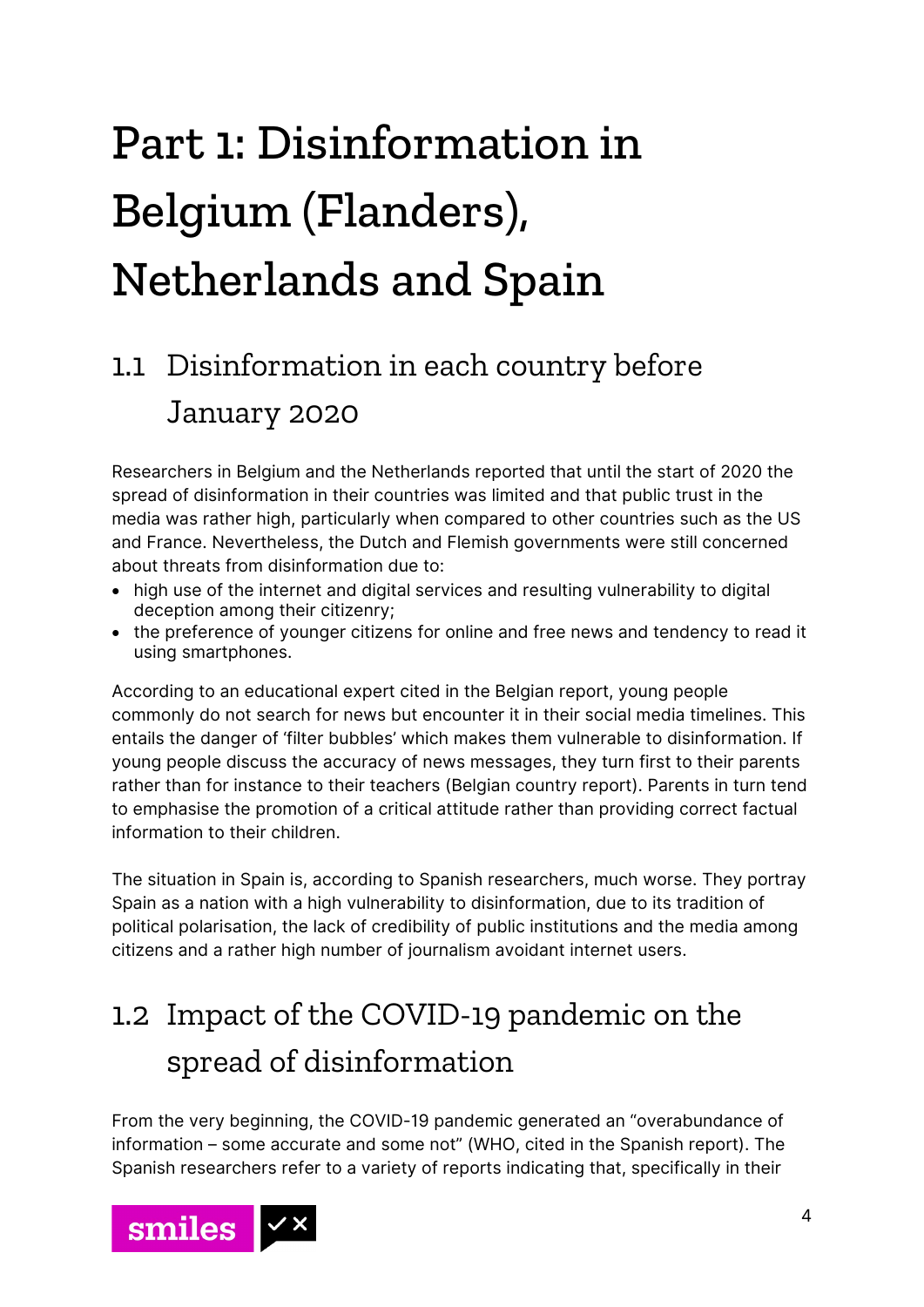country, citizens admit that they have received false or questionable news about the pandemic on social media and messaging apps.

The outbreak of COVID-19 has also heightened concerns about disinformation in the Netherlands, especially concerns about information that disrupts society. It also seems that false information has become much more politically motivated, while before it was mostly characterised as 'clickbait', pulp news used to induce people to click on advertisements. Nowadays, according to the Dutch country report, a significant part of the population in the Netherlands, including an overrepresentation of younger people, believe in conspiracy theories related to COVID-19.

The Belgian report also highlights that young people are much more susceptible to fake COVID-19 news, which is partly explained by their use of media. Disinformation in Spain refers to health information (detecting and preventing the spread of the virus and the drugs that can or cannot be taken), and politicised information of the kind described above for the Netherlands and Belgium. The Spanish researchers also remarked that health-related hoaxes tend to have an international character while for political, they tend to have a more national character. According to surveys in Spain, the vulnerability of less educated individuals to disinformation on social media is higher than that of well-educated people who rely more on mainstream media.

As some experts in the Dutch study say, although the problem of disinformation seems to be somewhat overhyped at the moment because of the COVID-19 crisis, we have to take into account that the problem will increase in the future due to the rise of deepfakes that make it increasingly difficult to distinguish real from fabricated information.

### <span id="page-5-0"></span>1.3 Combating disinformation in each country

For all countries, educational programmes and citizen training are the primary strategies used to combat fake news. Fact-checking collaborations at universities and schools are in second place, while deleting messages and prohibiting access are not preferred due to considerations related to freedom of speech. Most educational initiatives in the Netherlands collaborate on the network platform Mediawijzer.net. The Dutch government delegates responsibility for countering disinformation to independent actors such as media organisations, online platforms, scientists and educators. It only sees a role for itself when security and/or social stability is at stake. Supporting non-governmental initiatives to combat COVID-19 related disinformation is also the strategy used by the Belgian and Flemish governments.

One of these non-governmental organisations in the Netherlands, the Rathenau Institute, calls explicitly for the promotion of 'technological citizenship', making citizens aware of how technology works. On the other hand, technological citizenship is not

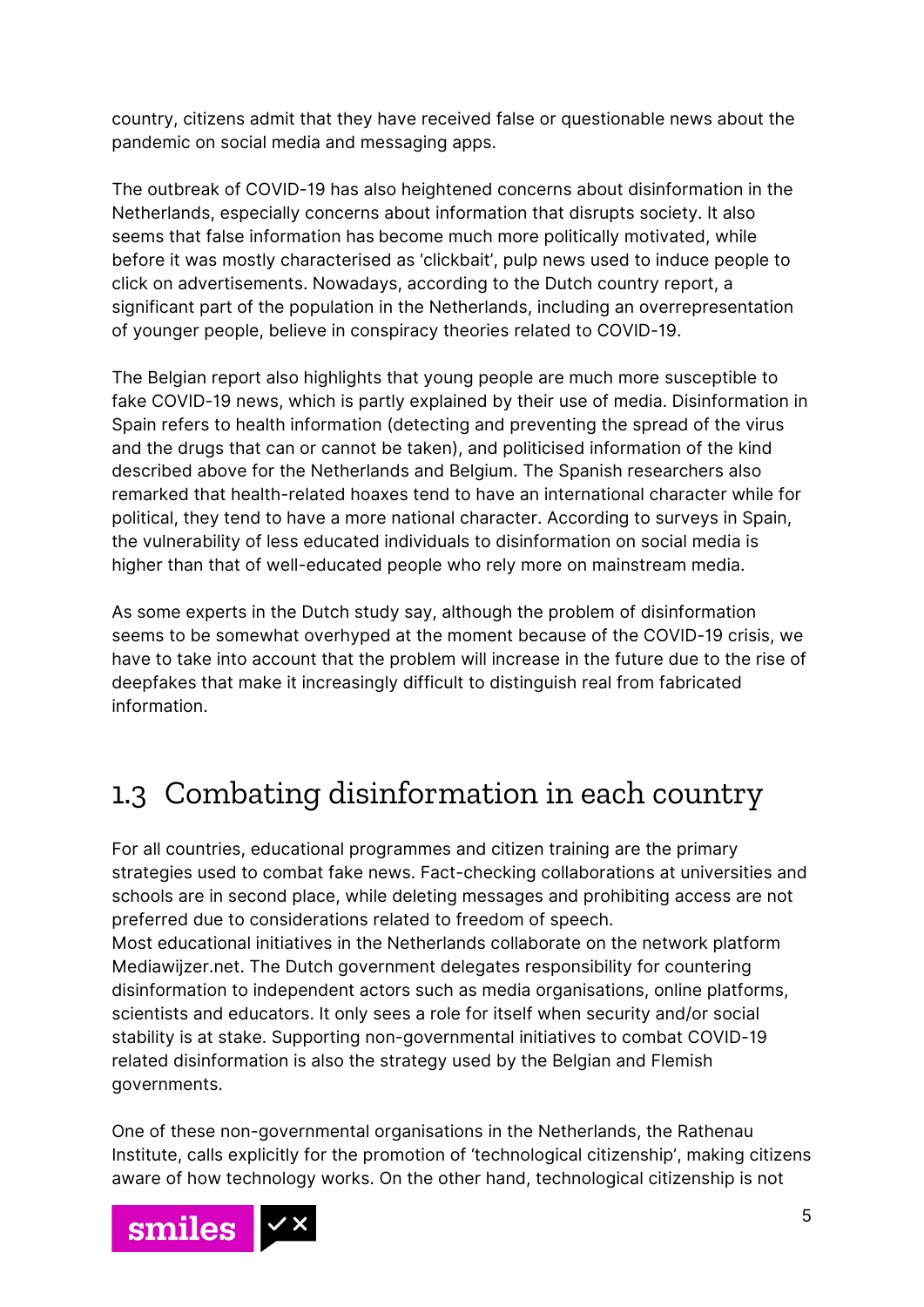the only or most important thing citizens need in order to be resilient to disinformation. In addition to understanding the influence, including opportunities and risks, of technology, emphasis is placed on the importance of properly understanding: the context of information, rhetoric, the way in which fake news creators try to play on emotions, how news is produced and good information seeking skills (Dutch report).

The Spanish report points out that the way governments themselves have communicated about the pandemic (with a tendency toward controlling and nationalistic messages) paves the way for citizen distrust in the government and mainstream media and for politically-motivated disinformation. Dutch experts confirm that the problem of misinformation is also related to general mistrust of the news media by society.

### <span id="page-6-0"></span>Conclusions for part 1

Disinformation on social media and the internet has increased in all three countries since the outbreak of the COVID-19 pandemic. Much of it is positioned against government policies in the context of COVID-19, for instance the promotion of vaccinations. The growing number of people who get their information through social media is partly to blame for the increase in disinformation.

The combat against disinformation is supported by national governments but mostly waged by independent organisations in the fields of research, education and work with youth. In Belgium and the Netherlands, national networking organisations on media literacy play an important role. In Spain, fact-checking platforms are playing an important, but insufficient role in combating disinformation and the fundamental role that teachers and librarians should play in the media education of citizens has been highlighted.

# <span id="page-6-1"></span>Part 2: Existing educational interventions

### <span id="page-6-2"></span>2.1 Intervention organisations, formats and contexts

The Dutch researchers observe that among organisations that offer interventions to combat disinformation, non-profit organisations are overrepresented. The Belgian

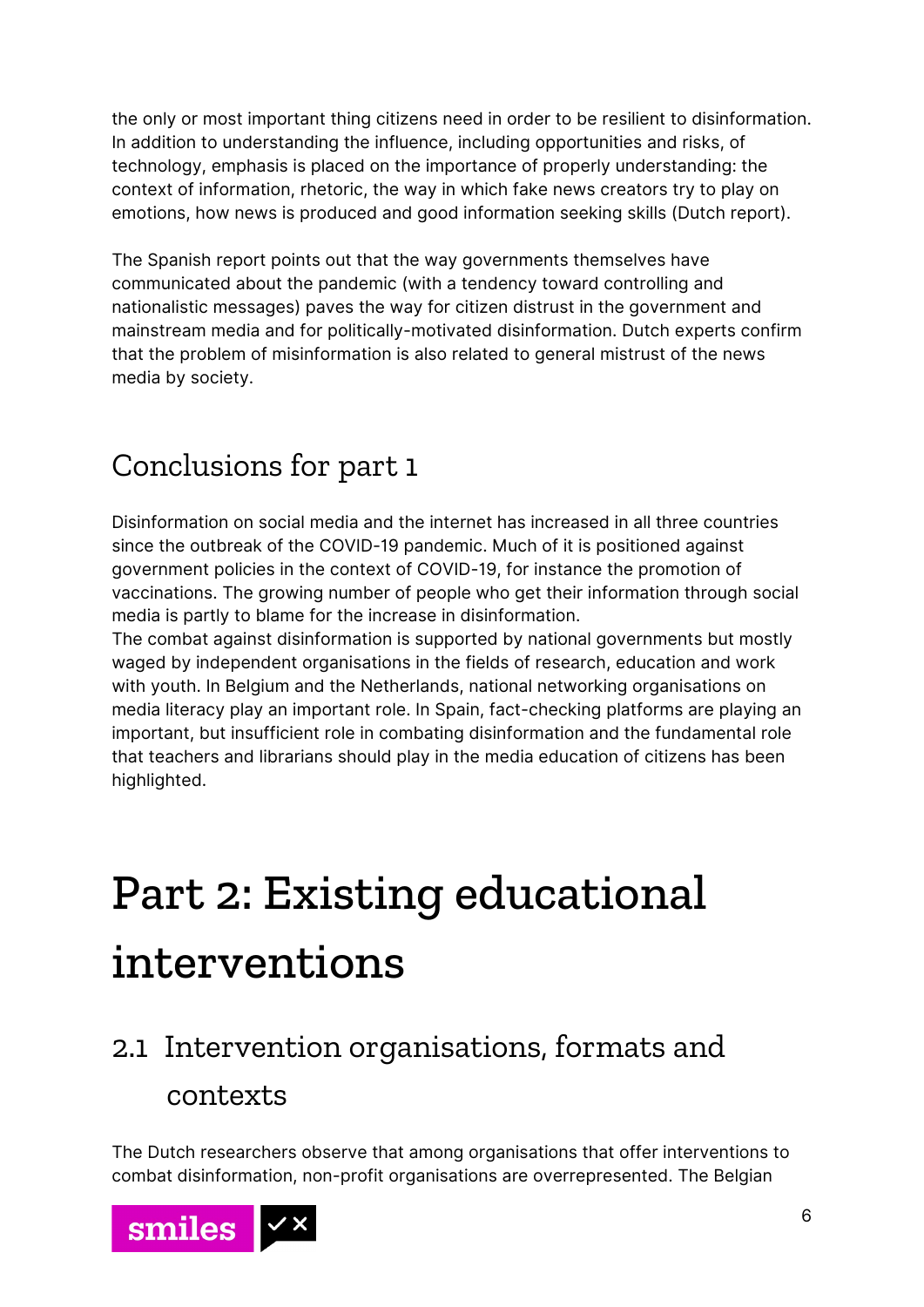report mentions explicitly the Flemish public broadcasting organisation VRT, which develops and provides "pedagogically well-defined and supported ... learning materials" in cooperation with higher education and research institutes.

In Spain, aside from videos on disinformation, which are present online in large numbers, the common format for targeting young people is a training course or workshop conducted in schools or libraries. The Spanish researchers also identified more innovative formats such as a digital escape room, a graphic adventure for the classroom and a fact checker community made up of high school students. The Belgian researchers remarked that a large part of the interventions they found combined a variety of formats, for instance workshops with interactive videos and online guides. Workshops, as the name indicates, use active learning principles.

The context for these interventions is mostly school in the Netherlands. Most interventions involve lesson packages or workshops, both online and offline or in combination. The challenge, according to library professionals in a Dutch focus group, is to give the topic of media literacy and more specifically disinformation a fullyfledged place within the secondary education curriculum, not as a standalone subject but as an integral part of school subjects like citizenship, philosophy of life, mathematics or information science.

Existing interventions are fragmented and local, and the quality and commitment often depend on the school or teacher. Experience has also shown that teachers have little time to delve into this subject and are often reluctant to get started. Although many teachers believe they should be addressing these topics, they do not know how and believe they lack the necessary knowledge and skills.

In Belgium, schools were also the most common environment for intervention efforts in addition to public libraries, but independent learning activities for home use were also identified. It is worth noting that only nine of the 39 intervention campaigns identified in Belgium had clear learning outcomes that were related to the learning objectives of national secondary education curriculums. Those nine interventions may therefore be considered 'formal' approaches.

#### <span id="page-7-0"></span>2.2 Target groups

The researchers in Spain found a large number of initiatives aimed at teachers dealing with media and digital literacy, disinformation and the development of critical thinking among students. Besides workshops for teachers and remote training courses, some didactic guides were also found, though remarkably, comparable initiatives for librarians were lacking.

Spanish researchers mention a third target group for media literacy intervention in addition to children and teachers/librarians: the parents and families of young people. They emphasise the need for more awareness of parental responsibility in countering disinformation and promoting media literacy among children.

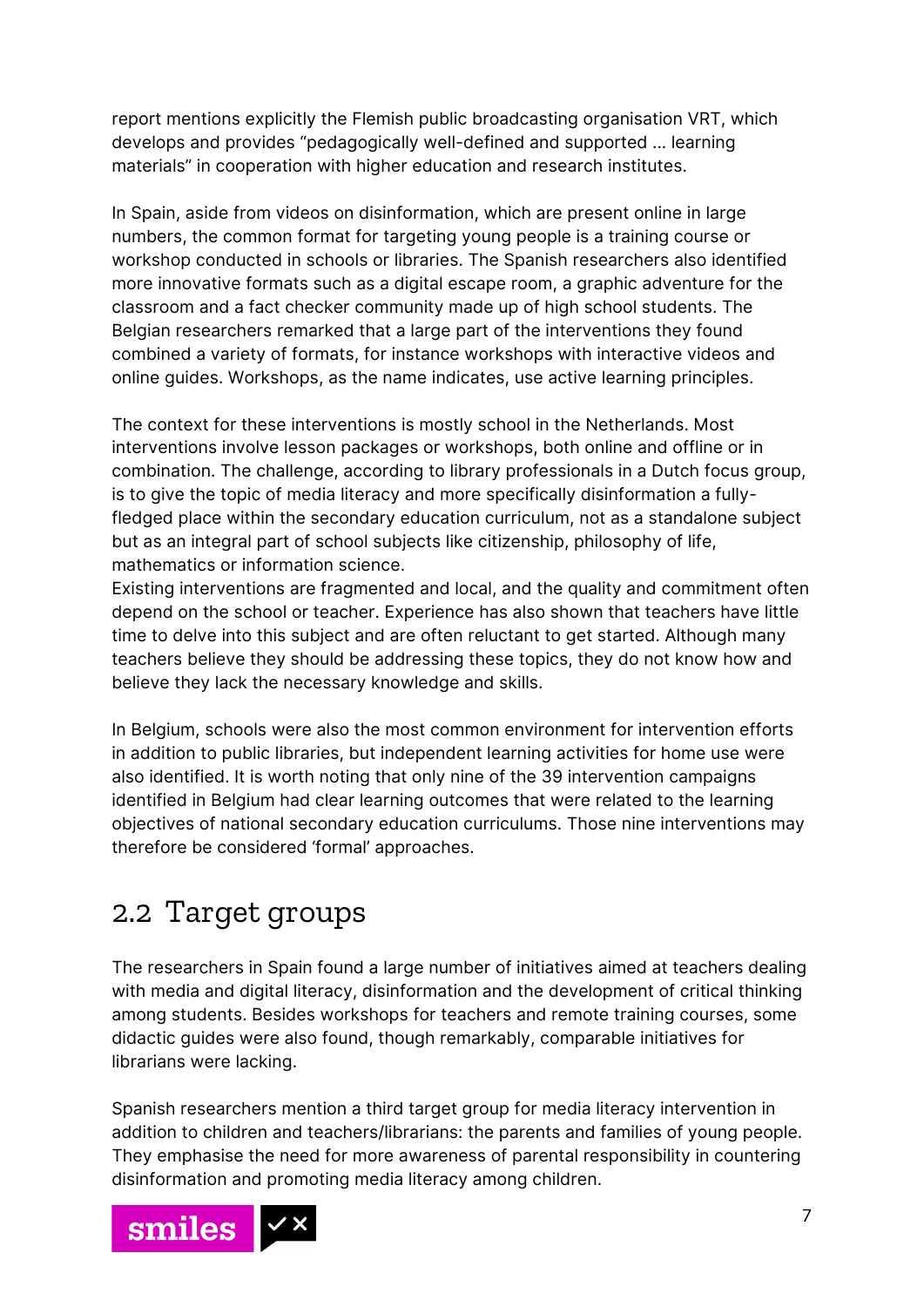In Belgium, one third of the identified intervention initiatives were aimed at informing or training adults (teachers, librarians, youth workers and parents). The other two thirds were targeted directly at adolescents. Even in cases where adults were the original target audience, the final target users for these intervention efforts were still young people.

Intervention campaigns in the Netherlands were almost all targeted at secondary school pupils, though some can also be used by parents/caretakers or teachers. In the interviews, both library professionals and digital literacy experts emphasise the importance of offering training and support to high school teachers.

Opinion exchanges in the IO1 project group meetings led to the conclusion that parental involvement is one of the points that should be explicitly recommended for the intervention initiatives that will be designed in stage IO2 of the SMILES project.

### <span id="page-8-0"></span>2.3 Topics

The teach-the-teacher activities assessed in Spain were merely training courses/workshops and didactic guides. Training courses are aimed at methods and strategies for developing critical thinking and analytical skills among students, but also feature introductory meetings focused on defining and explaining different techniques that are related to disinformation. Didactic guides and toolkits for teachers are sometimes national initiatives but the Spanish researchers also found international initiatives resulting from, for instance, UNESCO and European collaborations. Training courses and workshops offered by Spanish organisations to secondary education institutes targeted at young people focus on analysis of case studies. In the Netherlands, all interventions were aimed at helping the students to recognise the difference between disinformation and reliable information. Some of those interventions were also aimed at fostering critical thinking and included reflection exercises.

Most of the themes that were found in Dutch interventions were related to underlying technologies (algorithms, deepfakes and hoaxes) or understanding the intentions of disinformation creators (conspiracy theories, polarisation, satire).

Researchers from the Belgian team reported explicitly that 13 of the 39 interventions that they found were targeted at disinformation or fake news related to COVID-19.

When library professionals in the Netherlands were asked what they would advise in terms of theme and scope, they mainly emphasised keeping the message from being too big or abstract and to keep it as closely linked as possible to the personal life of children and their interests. They also emphasised that a subject should not be discussed until there has been a negative experience at school (e.g. with a nude photo or online bullying). Interventions should address children positively and inspire longterm curiosity. Their advice: "Don't condemn what children do (like posting videos on

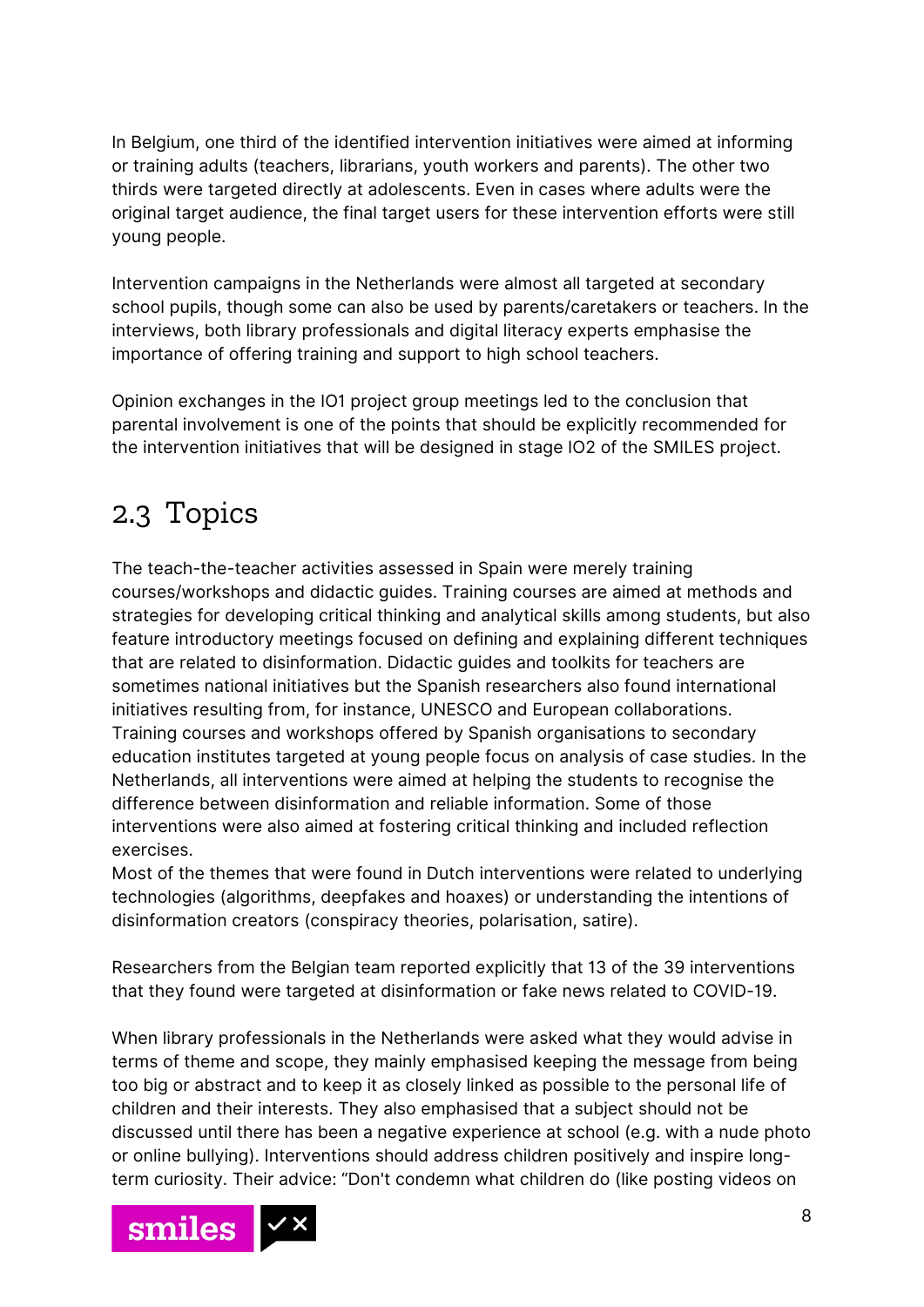TikTok/snap chat/Instagram, etc.), but try to join in. Expose them to media forms that enrich their lives (e.g. editing a nice piece of music under a video) while teaching them a substantive lesson."

Experts in the field of media and digital literacy point to the importance of teaching kids to ask critical questions about all sorts of information that they come across, how to distinguish facts from opinions and use their own judgement. It is noted that an intervention should leave room for discussing different perspectives, because young people should be able to explore them and form their own opinions. This requires a classroom atmosphere in which all different points of view are allowed to exist and can be discussed without judgement.

### <span id="page-9-0"></span>2.4 Educational principles

The older interventions found by the Dutch research team used the principle of 'debunking' (proving that something is less true than it seems), while more recent interventions often used 'prebunking'. The latter principle is often combined with the principle of active learning, or learning by creating your own (fake) news. At the moment that this research was carried out (May and June 2021), interventions based mainly on the principle of prebunking were in the majority in Belgium.

Because of the large gap between the world of young people and that of adults, the Spanish research team recommended investigating whether a community or network with young opinion leaders can be facilitated where members discuss disinformation issues.

As mentioned before, Dutch experts emphasise the importance of preventing resistance and complete distrust. Research shows that interventions can be effective in stimulating critical thinking among young people, but can also lead to cynicism and distrust of all media. To prevent this from happening, any intervention should approach the problem of disinformation through open discussion and interactive formats (see also section 2.3).

### <span id="page-9-1"></span>2.5 Evidence of intervention impacts

The Belgian researchers remark in their country report that some interventions are firmly grounded in pedagogical theories, but that evaluations of their impact are lacking. The absence of evidence-based education programmes related to disinformation is confirmed by an academic expert cited in the Dutch report. As reported in part 1 of this joint summary, in Belgium as well as in the Netherlands, there are nationwide network organisations that play a pivotal role in the promotion and professionalisation of (news) media literacy education (Mediawijs in Belgium and Netwerk Mediawijzer in the Netherlands).

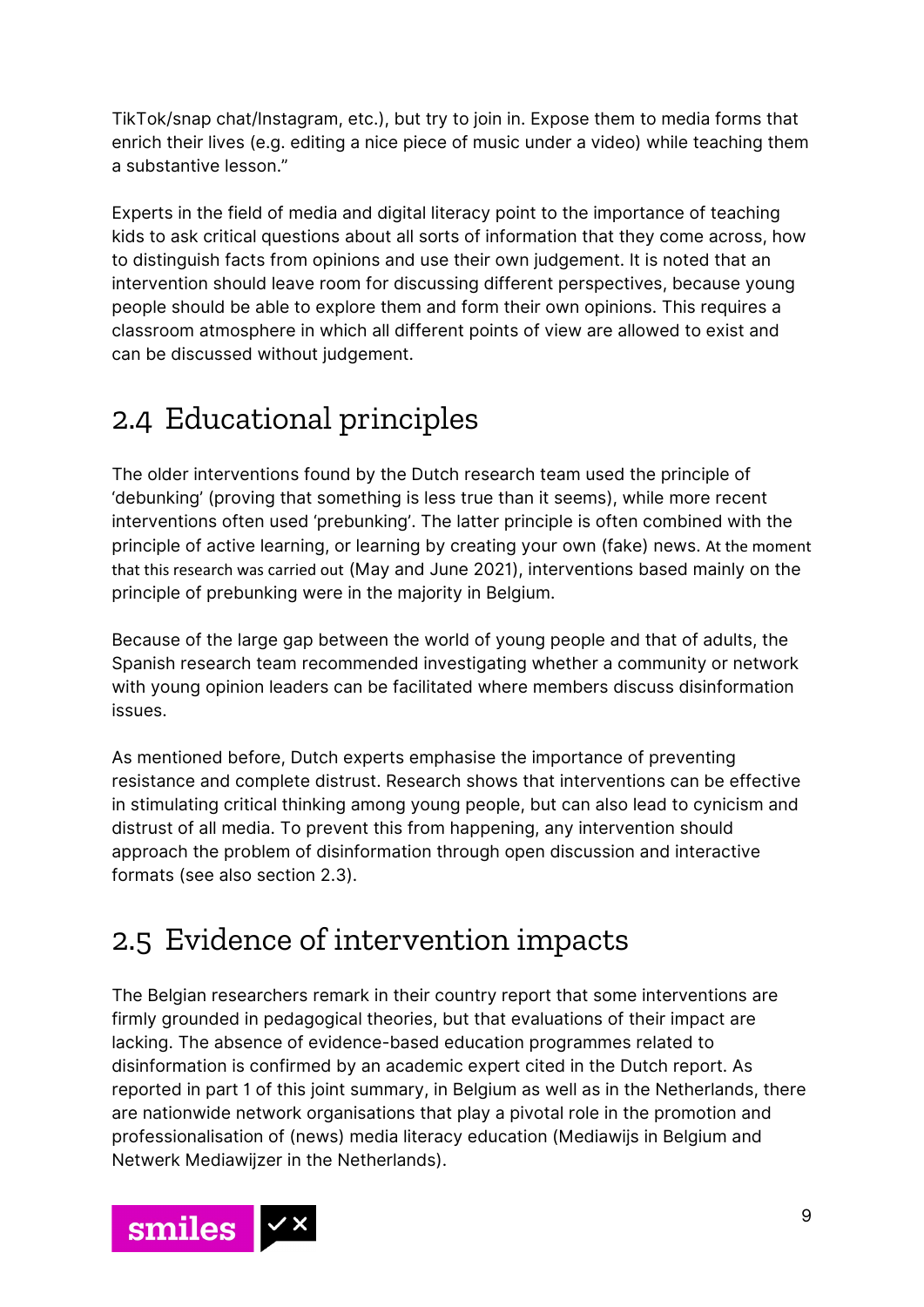### <span id="page-10-0"></span>Conclusions for part 2

The following conclusions can be drawn from the inventory of existing intervention efforts and interviews with media/digital literacy experts and library professionals, as well as from team meetings held by the IO1 project group almost every two weeks:

• In any intervention, it is important to include a training and knowledge part to teach concepts and techniques, and a challenge part where what has been learned can be put into practice (Spanish report). Most recent interventions with such 'challenges' use the principle of prebunking. The knowledge part should include how news is produced and framed by

journalists. If consumers are better able to recognise what news is in a journalistic sense, they will also be better at recognising misinformation that does not meet those conditions. The Dutch report advises not addressing the issue of disinformation too narrowly, but also to take into account contextual factors and emotions.

- Using different settings (blended learning) and active learning seem to be prerequisites for a successful intervention (Dutch report).
- The goals of intervention initiatives to be designed should not be restricted to knowledge and skills but should include participant attitudes to disinformation. However, the impact of these interventions on participant attitudes can be hard or even impossible to measure after one-stop intervention campaigns that are proposed as part of the SMILES project. Therefore, the Belgian report suggests that the learning outcomes of the planned interventions should also include the impact and possible damage caused by disinformation. This increases the possibility that participants will be willing to combat disinformation in the long run and that their attitudes toward disinformation will be influenced in a positive way.

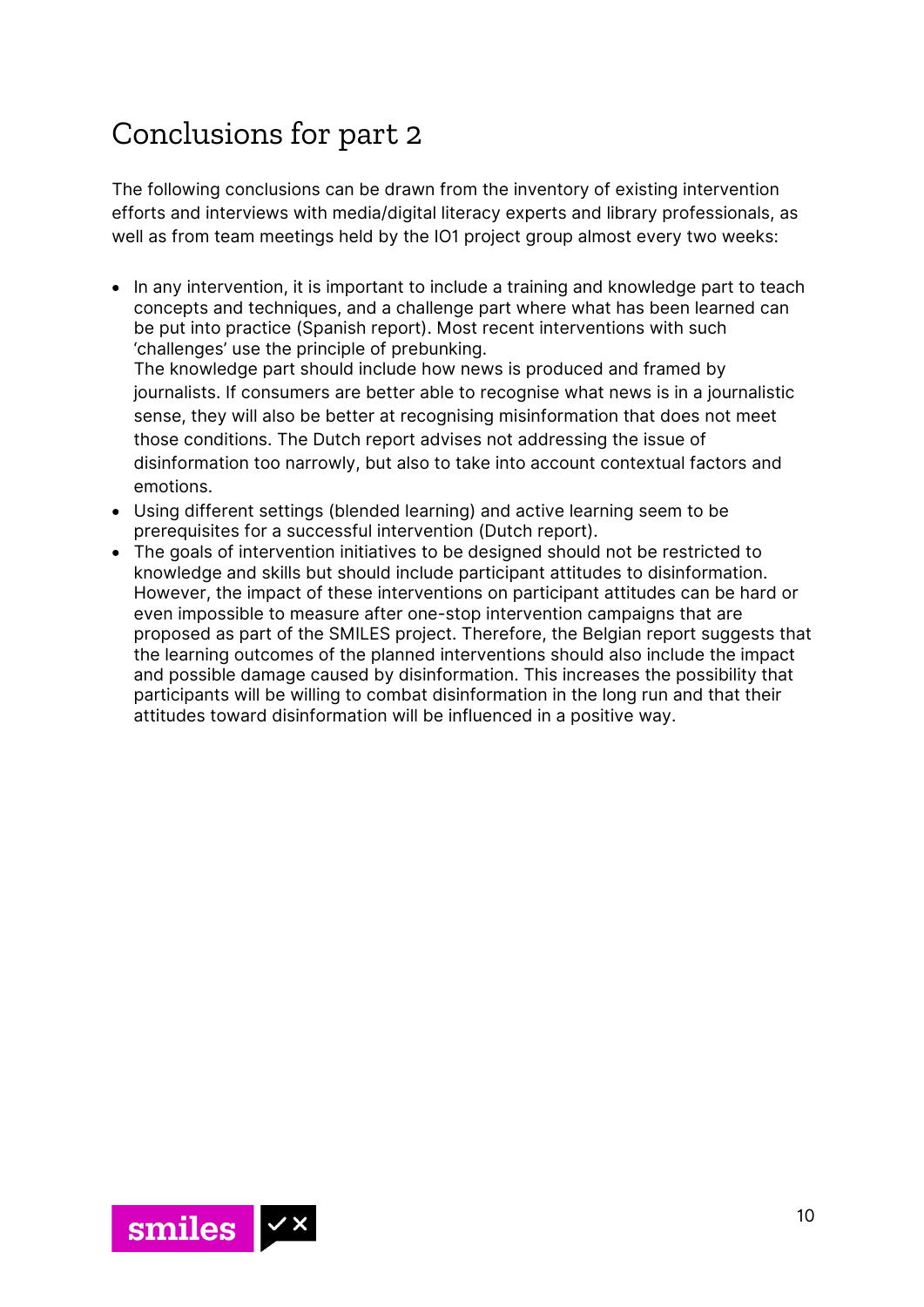### <span id="page-11-0"></span>Recommendations for IO2

- Don't make the topic too broad. Our suggestion is to focus on disinformation and not on the broader topic of 'media literacy'. An alternative term to focus on could be 'news media literacy', which is also considered a facet of the broader construct of media literacy.
- Train-the-teacher workshops are crucial to succeed. Teachers must be confident in their own skills and convinced of the importance of being news media literate. For this, we recommend collaborating with teacher training institutes.
- The fight against disinformation implies that children should learn to think critically. This requires an open learning environment in which different points of view are allowed to exist. How to create such a class environment should also be one of the themes of train-the-teacher workshops.
- We recommend creating intervention(s) that can be easily incorporated into existing curriculums. Resilience to disinformation can be developed as a key skill in many other secondary school subjects, for instance history, social studies, mathematics, science, and language and literature.
- Whether interventions should be offline, online or a blend of both is still under discussion but we tend to recommend blended forms with take home assignments in which parents can be involved. Research in Spain and Belgium shows that interventions that involve parents and caretakers are much more effective than those that do not.
- The length and size of the intervention is still being discussed. We tend to prefer standalone, one-stop interventions that are small in scale and relatively easy to implement. However, we are also aware that many experts point to the importance of repetition and embedding the topic of disinformation (as part of digital literacy) in the larger school picture.
- Formulate concrete learning outcomes for secondary school workshops as well as train-the-trainer workshops. In terms of uptake, the most successful best practices that were identified in Belgium all have well-defined learning outcomes that correspond with the national curriculum.
- For workshops with adolescents between the ages of 12–15, try to connect with 'learning objectives' or 'eindtermen' in secondary school curriculums.
- Don't emphasise negative experiences with media but address children's daily behaviour positively and inspire long-term curiosity.
- Learning outcomes should also focus on knowledge and understanding of the real effects and damage caused by fake news. This increases the possibility that participants will be willing to combat disinformation in the long run and that their attitudes toward disinformation will be influenced in a positive way. The basic measurement instrument that is drafted in IO1 uses five items for knowledge and understanding of media effects.
- The 'skills part' of interventions ('challenges' in the Spanish report) should not be restricted to consumptive evaluation or analysis but should include skills related to 'creating' content.
- Stimulate the development of new information seeking habits in train-the-teacher workshops as well as secondary school workshops to break the bubbles in which participants live.
- Each country report listed at least one short intervention that can be regarded a 'best practice'. They were as follows:
	- o Belgium: Edubox Nepnieuws Speciale Editie Corona